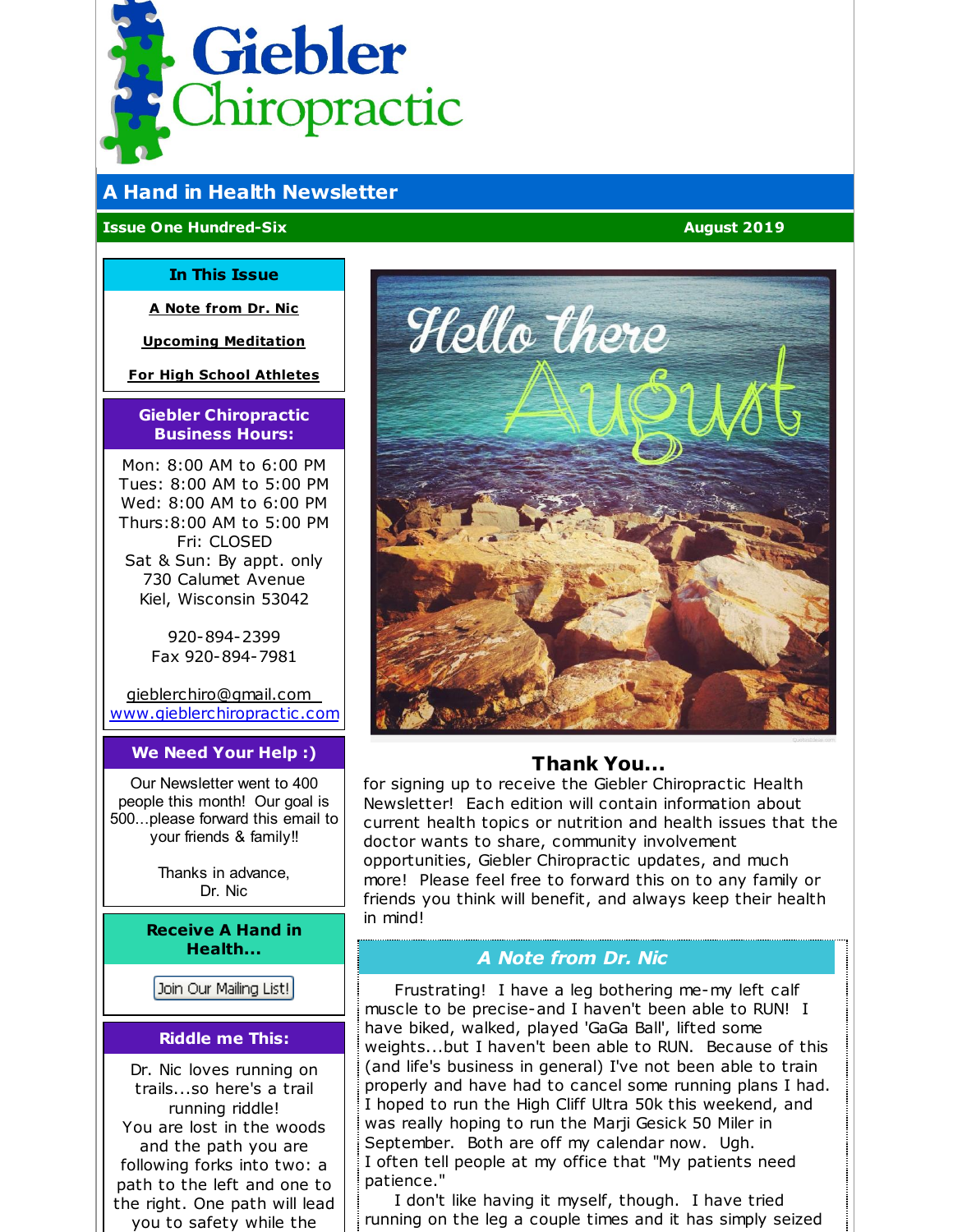

is the correct one to follow. The sister that lies knows

up in less than a mile. As I type this, I hope to try it out again tonight (July 30th) so wish me luck.

In the meantime, let me use this as a learning experience and an opportunity to be thankful for what I DO have. I don't have any broken bones. I can walk. I can work. I can still help others. I can still remain healthy through other venues. And I can practice patience. Just like I tell my patients too  $\oint$ 

Hopefully I have an updated running schedule and training plan come September's newsletter!

## *Upcoming Meditation*

September is right around the corner! Because of that, I'd like to run this article again about an upcoming opportunity here at our office!

Earlier this year, I wrote a couple of columns on a new interest I decided to investigate-meditation and mindfulness. Because of ongoing and, quite frankly, worsening, issues with anxiety and poor sleep, I found myself looking for ways to "quiet my mind" more. I simply was not very good at being present and taking deep breaths and working through the big and little stressors of this thing called life. I often was thinking about past mistakes or worrying about future issues long before they arrived, leaving me unable to simply enjoy whatever present moment I was in.

Because of that, I faced a pretty big fear of mine. Well, several of them. I forced myself to spend time alone, in a confined space, without sound or other people or other sensory distractions. I went "floating". I spent several sessions in a "Sensory Deprivation Tank". The sessions were anywhere from 60 minutes the first time (which was terrifying!) to 90 minutes. The entire idea of the tank is to remove sound, vision, and skin sensations, so that one is left to simply 'be present' and focus of one's thoughts (or lack thereof) and one's breath. I won't get in to all the details of that experience (but you can find my article in the February 6, 2019 Tri-County News. Search "Nic Giebler Sensory Deprivation Tank" on the internet and you should see it.) but I will definitely say that while it was incredibly difficult it was also incredibly rewarding and has had positive impacts on my life, to this day.

Interestingly enough, not long after I began those sessions of "Floating", Dr. Michael Hetzner approached me about a new group he was hoping to start in the area. We had a wonderful discussion about the possibility of him leading Meditation Classes, and I was more than excited to bring them to my office! Personally, I know that for a long time, if someone told me they 'meditated', I would scoff at the idea, or brush it off. "Okay," I'd think to myself, "so you sit on the ground with your eyes closed for a while. Big deal."

It actually is a big deal...and there's so much more to it than that!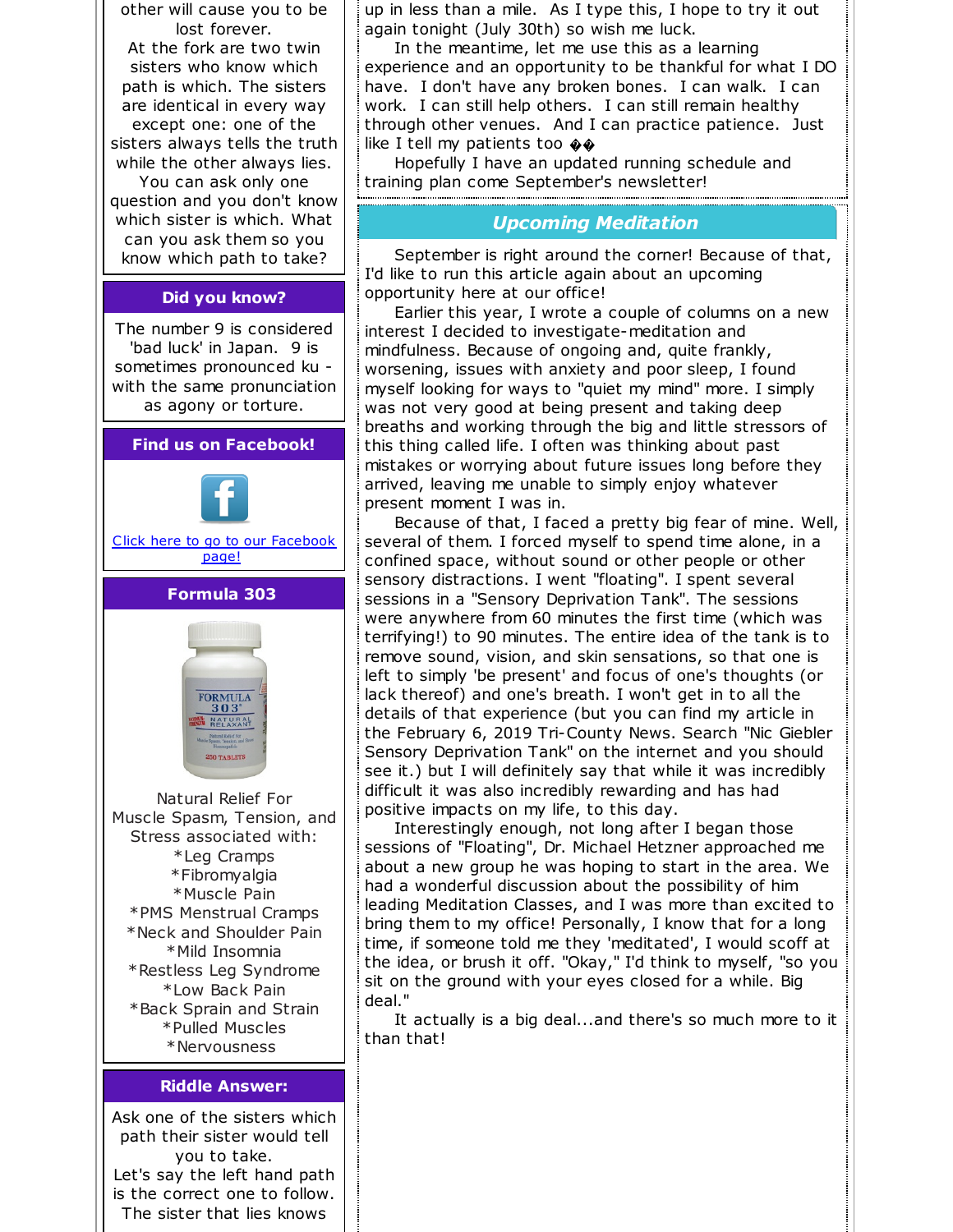their truthful sister would tell you the left hand path, so as they always lie they will tell you the right hand path. The honest sister knows their lying sister will tell you the right hand path and because they're honest, they will tell you this. So you should follow the opposite path to that which you are told, regardless of which sister tells you.

# **Upcoming Events**

Reminder:

Summer hours are ending, which means starting **Friday September 6th,** the office will be **OPEN** on **FRIDAYS** and **CLOSED** on **Thursdays**!

"I have been meditating, sometimes irregularly for about 40 years, since I became interested studying world religions in college," Dr. Hetzner shared with me. "Within days to weeks one may notice increased calmness and awareness of what is going on in your world. In the longer term, these qualities are more persistent," he continued.



Click [here](https://gieblerchiropractic.blogspot.com/2019/07/upcoming-meditation.html) to finish reading.

# *For High School Athletes, Sports-Related Back Pain Starts Early*

People often assume that lower back pain (LBP) is just a problem just for the elderly, or for middle-aged adults who have a history of physical wear and tear. But this is simply untrue. The fact is that over 31 million Americans live with lower back pain on a regular basis, and a great number of them are adolescents.



High school sports are starting up any day now, and it's important that parents and coaches realize that low back pain is a serious issue-one that no high school or middle school student should experience-and one that should be evaluated thoroughly.

Recent studies have indicated that many high school students who participate in sports programs are at high risk for developing lower back pain-and worse, very few of them seek or receive proper chiropractic treatment. This is increasingly recognized as a legitimate public health concern: A 25-year-long study of adolescent risk factors for LBP, published way back in 2000, revealed that students who had lower back pain at age 14 were likelier to have back pain 25 years later than students who didn't have LBP when they were teenagers. Prevention of back pain in youth may contribute to the absence of back pain in adulthood! Click [here](https://gieblerchiropractic.blogspot.com/2019/07/for-high-school-athletes-sports-related.html) to finish reading.

### *Faces in the Office*

New this month is a feature titled "Faces in the Office" and our first one features **Wendy Boll**! I have seen Wendy at the office every month since I first opened up and enjoy our visits as we always have topics to discuss, such as work schedules, kids, and mutual friends. I'm very thankful to know Wendy and am thankful she agreed to be our first "Face in the Office"!